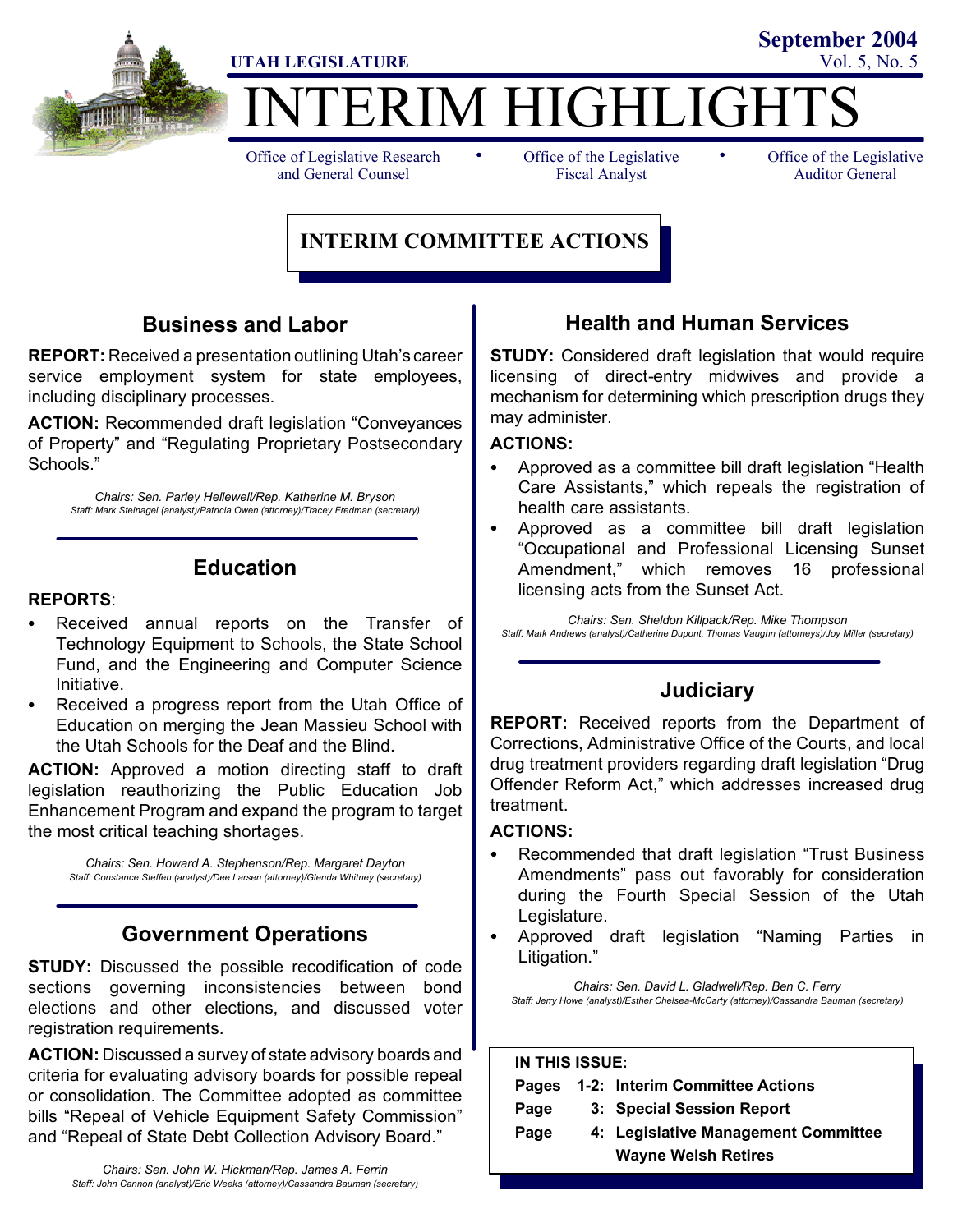## **Law Enforcement and Criminal Justice**

## **STUDIES:**

- Discussed issues related to allowing or prohibiting concealed weapons in university and college residence halls.
- Discussed federal HR218 "Law Enforcement Officers Safety Act," which allows retired and off-duty police officers to carry concealed weapons in any jurisdiction, and how this law relates to Utah's weapons law exemptions for off-duty and retired police officers.

**REPORT:** Received presentations regarding sex offender treatment programs and information regarding the current funding levels for these programs.

*Chairs: Sen. D. Chris Buttars/Rep. DeMar "Bud" Bowman Staff: Jami Momberger (analyst)/Susan Creager Allred (attorney)/Wendy Bangerter (secretary)*

## **Natural Resources, Agriculture, and Environment**

This meeting was cancelled.

*Chairs: Sen. Beverly Evans/Rep. Craig W. Buttars Staff: Brian Allred (analyst)/Jeanenne Larson (attorney)/Joy Miller (secretary)*

## **Political Subdivisions**

**STUDY:** Discussed issues related to a local governmental entity's ability to provide sewer service to a property located outside the entity. Discussed allowing the outside property to connect to the entity's sewer service without annexing, if it is impractical for the property to receive service from the local govermental entity in which it is located.

**REPORT:** Received draft recommendations from a GIS (Geographic Information System) workgroup.

> *Chairs: Sen. Carlene M. Walker/Rep. Kory M. Holdaway Staff: Joseph Wade (analyst)/Robert Rees (attorney)/Wendy Bangerter (secretary)*

## **Public Utilities and Technology**

**REPORT:** Received presentations on issues involving the use of electronic product codes/radio frequency identification devices in manufacturing and retail sales, including economic benefits, data mining, counterfeiting, and privacy.

*Chairs: Sen. Leonard M. Blackham/Rep. Stephen H. Urquhart Staff: Richard North (analyst)/Christopher Parker (attorney)/Phalin Flowers (secretary)*

## **Revenue and Taxation**

**ACTIONS:** Approved draft legislation "Property Tax Treatment of Tangible Personal Property."

## **STUDIES:**

- Reviewed policy options to change the property tax treatment of motor homes and house boats, including the feasibility of imposing fees based on the age and/or length of the motor home or houseboat.
- Received a presentation from the Utah State Tax Commission (USTC) on ways to coordinate and simplify collection procedures for all taxes that the USTC administers.
- Received comments from firms affected by implementation of the Streamlined Sales and Use Tax Agreement.

*Chairs: Sen. Curtis S. Bramble/Rep. Wayne A. Harper Staff: Bryant Howe (analyst)/Rebecca Rockwell (attorney)/Phalin Flowers (secretary)*

## **Transportation**

#### **STUDIES:**

- Received an update on the Traffic Code Recodification requested by the Committee in its April meeting.
- Discussed how changes in traffic laws are communicated to the public.

**REPORT:** Received an update on the 2030 Long Range Transportation Plans from the Utah Department of Transportation, Wasatch Front Regional Council, and Mountainlands Association of Governments.

*Chairs: Sen. Dan R. Eastman/Rep. Joseph G. Murray Staff: Benjamin Christensen (analyst)/Shannon Halverson (attorney)/Tracey Fredman (secretary)*

## **Workforce Services & Community and Economic Development**

#### **STUDIES:**

- Discussed draft legislation "Funding for Tourism."
- Discussed draft legislation "Employment Security Act Amendments."
- Discussed efforts to increase awareness of the availability of earned income tax credits for people with low and moderate incomes.

**REPORT:** Received a report on state assistance to cities and counties to meet low and moderate income housing requirements.

**ACTION:** Adopted as a committee bill draft legislation "Aerospace and Aviation Development Zone Modifications" for the 2005 General Session.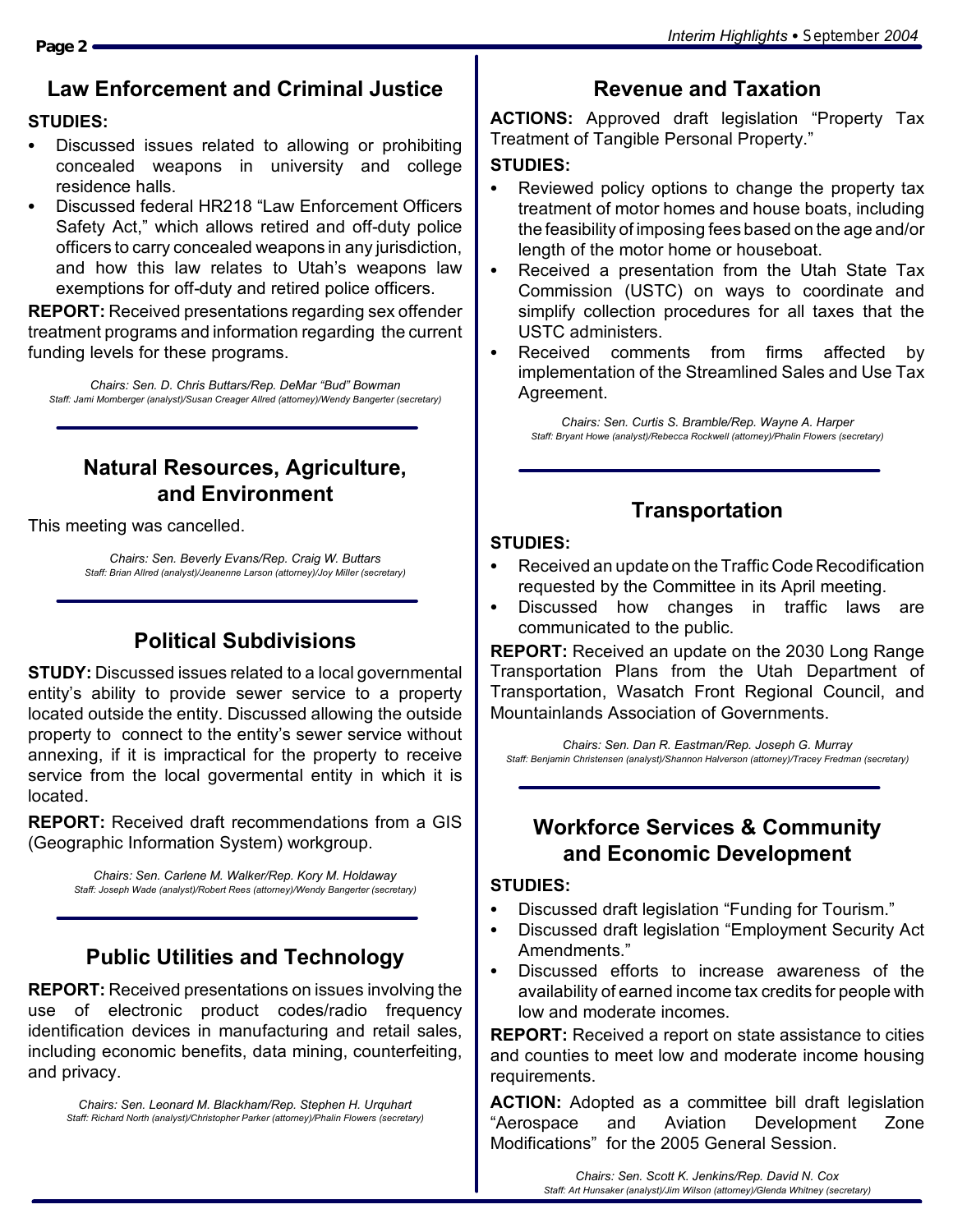## **Fourth Special Session**

The Legislature convened in a Special Session on the afternoon of September 15th, after conducting interim committee meetings in the morning.

The Legislature heard and passed the following bills:

## **First Substitute H.B. 4001 "Supplemental Appropriations Act III - Range Creek"** Sponsor: Ron Bigelow

- This bill appropriates a total of  $$152,000$  from the General Fund to the Department of Natural Resources for security at the Range Creek archeological site.
- \$50,000 of the appropriation is redirected to the Department of Natural Resources from monies previously appropriated to the University of Utah for Range Creek.
- S \$102,000 of the appropriation is one-time monies from the General Fund surplus.

**First Substitute S.B. 4001 "Trust Business Amendments"** Sponsor: Senator Lyle W. Hillyard

- This bill amends the Uniform Trust Code to provide regulation of foreign trustees.
- The bill establishes requirements regarding when a foreign corporate trustee is required to qualify as a foreign corporation doing business in this state, and makes an exemption for foreign co-trustees.
- The bill provides that a foreign trustee may receive distributions, and may hold, invest in, manage, or acquire property without qualifying as a foreign corporation.
- The bill has a retrospective effective date of July 1, 2004.

**S.B. 4002 "Individual Income Tax - Treatment of Certain Military Income."** Sponsor: Senator Curtis S. Bramble

- This bill amends the Individual Income Tax Act to provide a subtraction from federal taxable income for certain income a resident or nonresident receives for qualifying military service, as defined in the bill.
- The bill has retrospective operation for taxable years beginning on or after January 1, 2004.

**Second Substitute S.B. 4003 "Supplemental Appropriations Act II Amendments - Redirection of Certain Federal Funds to Inmate Housing"** Sponsor: Senator Leonard M. Blackham

- The bill amends HB 3, "2004 Supplemental Appropriations Act II," (2004 General Session) to provide that up to \$1.5 million in federal Violent Offender Incarceration and Truth-In-Sentencing (VOI/TIS) grant funds be allocated to the Department of Corrections for capital improvements. The bill also provides that if the federal VOI/TIS funds cannot be used for this purpose, that up to \$1.5 million in Capitol Improvement Funds are to be allocated to the Department of Corrections for the capital improvements.
- The bill also directs that \$1.54 million in one-time General Fund monies be used to construct an inmate training center for the Wasatch and Oquirrh facilities of the Department of Corrections.
- This bill does not appropriate any monies, but modifies legislative intent regarding the use of specified moneys.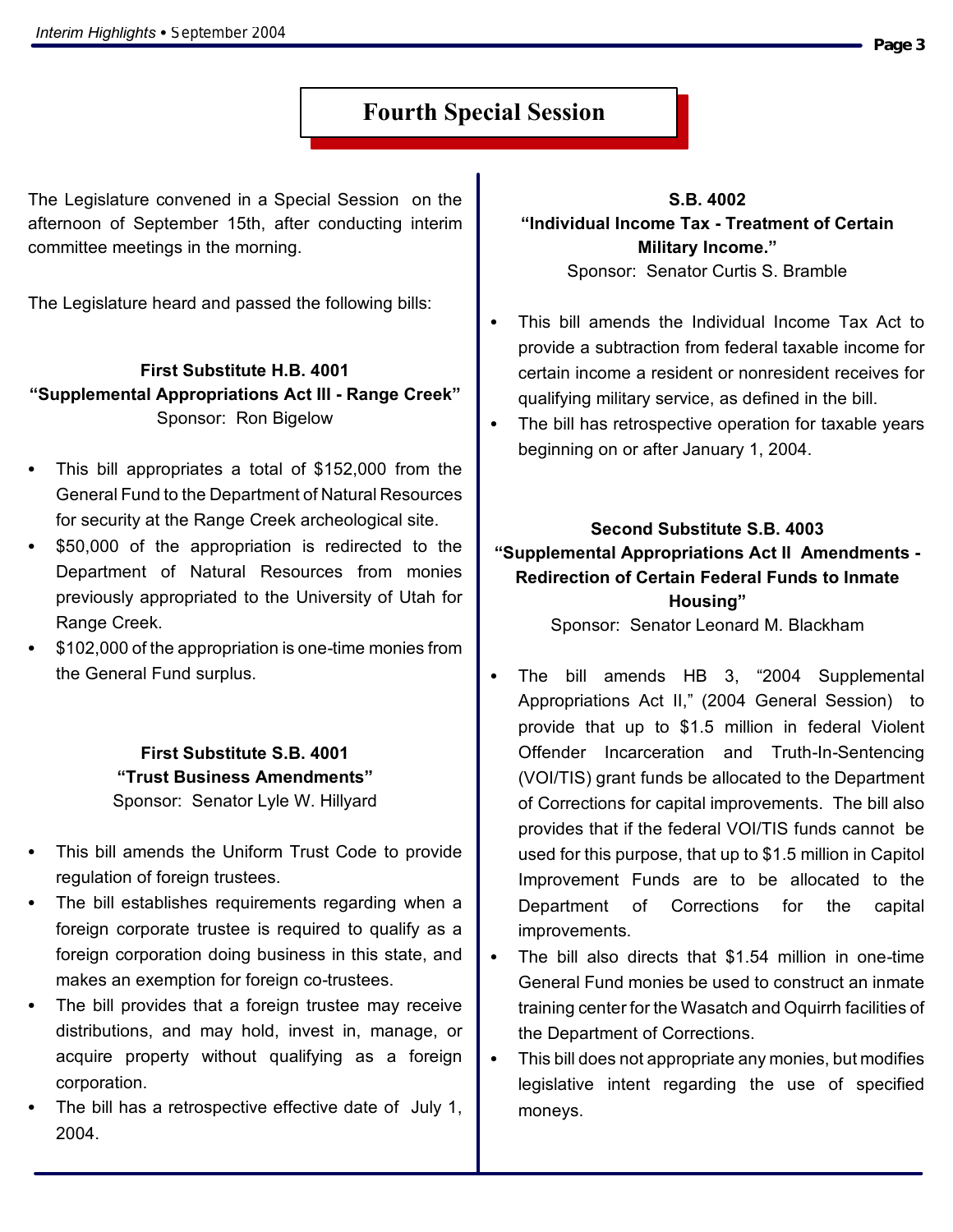#### LEGISLATIVE MANAGEMENT COMMITTEE **WAYNE WELSH RETIRES**

#### **ACTIONS:**

- Approved a request from the Higher Education Appropriations Subcommittee to hold its second interim committee meeting at the Richfield campus of Snow College on September 30 and October 1, 2004.
- Moved unanimously to authorize the Office of Legislative Research and General Counsel to accept the Utah Supreme Court's invitation to submit an amicus curiae brief on behalf of the Legislature in the matter of *University of Utah v. Mark L. Shurtleff,* Case No. 20030877-SC. The two issues being decided by the Court are: 1) whether the Utah Constitution gives the University of Utah institutional autonomy from the Legislature's regulation of guns; and 2) whether the constitutional authority given to the Legislature to define lawful use of firearms overrides any potential institutional autonomy. The brief is due on or before October 8, 2004.

The Office of the Legislative Auditor General announces the retirement of Wayne Welsh, Auditor General, after 30 years of service to the Legislature, including 20 years as Auditor General. The office also announces the appointment of John Schaff as the acting Auditor General.

In celebration of Wayne's career the Office of the Legislative Auditor General invites all legislators, legislative staff, and other well-wishers to a retirement open house and light lunch.

> *RETIREMENT OPEN HOUSE* **Tuesday, October 19, 2004 11:30 - 1:30 p.m. Room W110, House Building**



**Office of Legislative Research and General Counsel** House Building, Suite W210 · Salt Lake City, UT · 84114 (801) 538-1032

**Office of the Legislative Fiscal Analyst** House Building, Suite W310 · Salt Lake City, UT · 84114 (801) 538-1034

**Office of the Legislative Auditor General** House Building, Suite W315  $\bullet$  Salt Lake City, UT  $\bullet$  84114 (801) 538-1033

For more information about legislative activities, contact one of the legislative offices or access our website at: www.le.utah.gov

*Editors: Jami Momberger & Susan Creager Allred*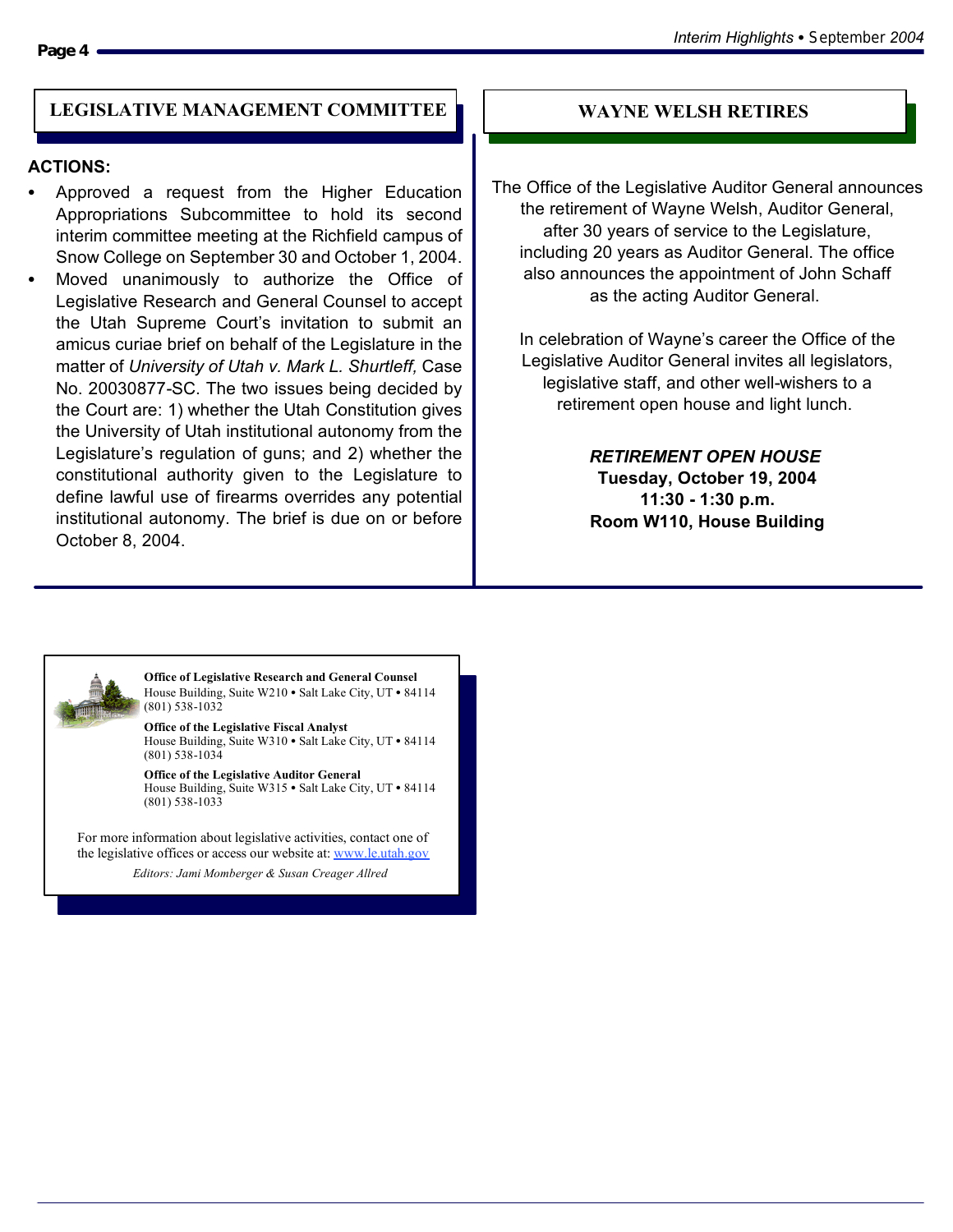## **UTAH S EPTEMBER 2004 L EGISLATURE**



# FISCAL HIGHLIGHTS

**JOHN E. MASSEY LEGISLATIVE FISCAL ANALYST**

## **EXECUTIVE APPROPRIATIONS COMMITTEE**

CO-CHAIRS : SENATOR LEONARD BLACKHAM - REPRESENTATIVE RON BIGELOW

**Discussion Item:** Special Session Legislation

**Summary:** The committee reviewed two bills for the 4th Special Session held on Wednesday, September 15, 2004. S.B. 4003, Supplemental Appropriations Act II Amendments, sponsored by Senator Blackham provides for the redirection of Federal Fundsfor inmate housing in the Department of Corrections. H.B. 4001, Supplemental Appropriations Act III, sponsored by Representative Ron Bigelow, provides an appropriation to the Dept. of Natural Resources for the protection of artifacts at Range Creek.

**Committee Action:** The committee passed both bills with a favorable recommendation to the Legislature.

#### **Staff Contact:** John Massey

**Report:** State Retirement System/Public Employee's Health Plan

**Summary:** Utah Retirement Systems (URS) and Public Employee's Health Plan (PEHP) representatives explained to the committee the process for establishing retirement and health insurance rates. In addition, the committee received rate estimates for FY 2006 and how these rates may impact the state budget.

#### **Staff Contact:** Spencer Pratt

**Report:** In Depth Budget Review of the Division of Business and Economic Development

**Summary:** The Analyst provided a general overview of the division as well as detailed the recommendations made in the report. The Division of Business and Economic Development presented a discussion of Industrial Incentive Funds. The discussion focused on the procedure used in issuing incentive funds. Incentive Fund Director, Mark Renda explained that Industrial Assistance Fund Loans are post performance based and a company must meet their commitment before they receive funding. As credits are earned the fund is replenished through Legislative appropriation. Statute was broadened during the 2004 General Session to allow a portion of the incentive funds to be utilized for economic opportunities.

**Committee Action:** The committee recommended that the Economic Development and Human Resources Appropriations Subcommittee have the Division create better performance measures related to trade missions.

#### **Staff Contact:** Andrea Wilko

**Report:** Revenue and Lease Bonding

**Summary:** The report addresses increasing concern over the process by which lease revenue bonds are approved and the use of lease payments to leverage support for lease revenue bonding. The concern arises from the State Building Board's request for three new regional centers (St. George, Logan, and Ogden) in the last two general legislative sessions. Two of these requests were rejected. Even though revenue bond projects are not scrutinized as closely as general obligation bond projects, they are receiving more attention. Evidence of this may be found in the rejection of two projects and by the separation of lease revenue bonds, general obligation bonds, and transportation bonds into three separate bills. State agencies do not appear to be increasing office space through lease revenue bonding. Since 1996 the Legislature has approved only four lease revenue projects for office space.

**Committee Action:** The committee took no formal action.

**Staff Contact:** Steven Allred

#### **UPCOMING APPROPRIATIONS SUBCOMMITTEE MEETINGS**

**——————————** 

- **Natural Resources, November 9th 10:00 a.m. Location to be Announced**
- **Public Education, October 5th 9:00 a.m. in House Building Room W135**
- **Transportation, Meeting time and Location to be announced.**
- **Higher Education, September 30 & October 1 Richfield Snow Campus**
- **Health and Human Services, Meeting time and Location to be announced.**

*◙ For more information please call the subcommittee analyst at 538-1034.*